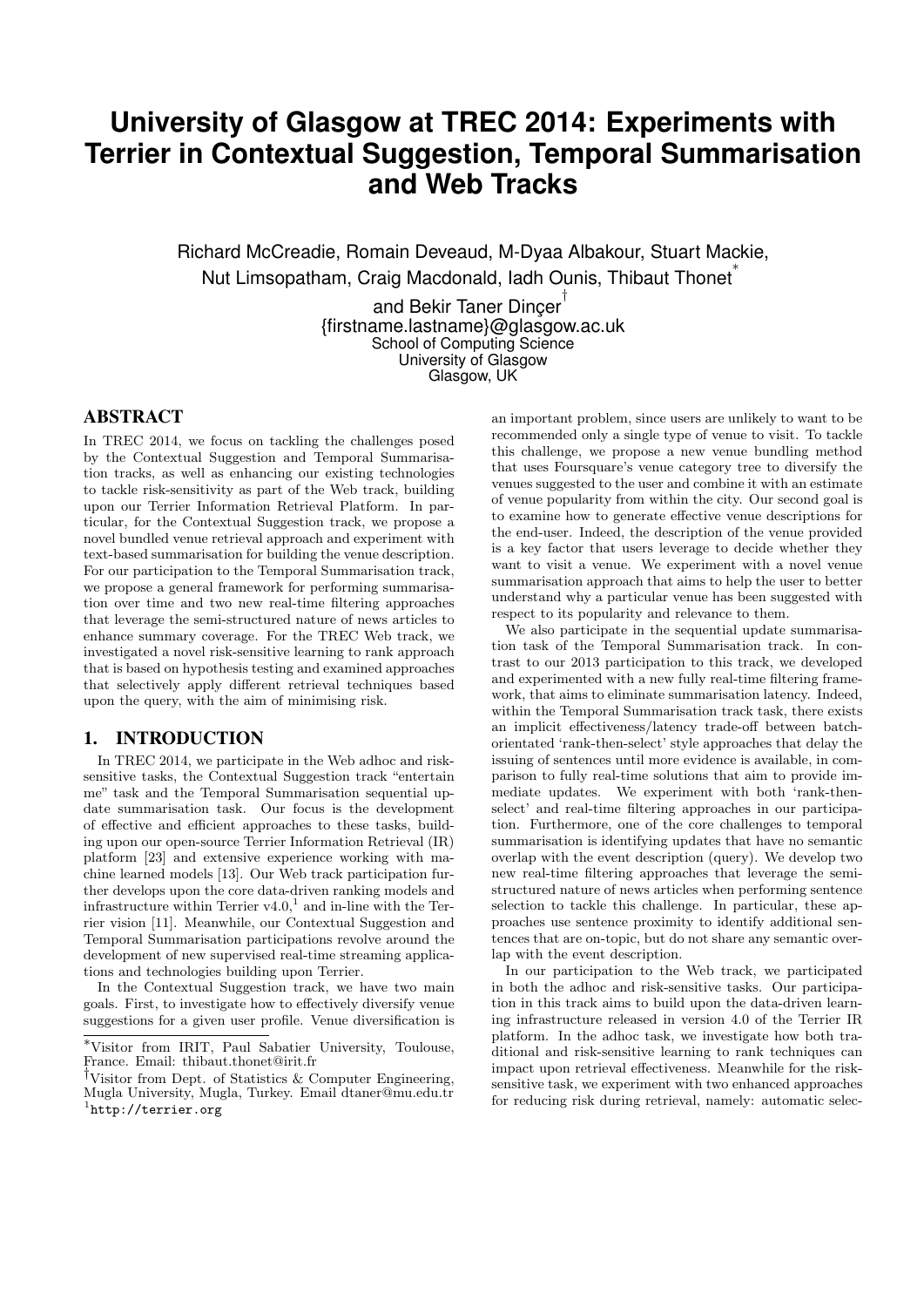tion of the best retrieval model via statistical analysis of 115 features; and our recently proposed risk-sensitive learning to rank technique based on hypothesis testing. We investigate how transfer learning could be used to increase the robustness of our learning to rank techniques.

The remainder of this paper is structured as follows. In Section 2, we describe our participation in the Contextual Suggestion track. Section 3 details our participation in the Temporal Summarisation track. In Section 4, we describe our Web track adhoc and risk-sensitive task participations. Conclusions are provided in Section 5.

## 2. CONTEXTUAL SUGGESTION TRACK

The main aim of our participation in the TREC 2014 Contextual Suggestion track is to extend and refine novel contextual retrieval models, which we have developed upon our Terrier IR platform to address emerging information needs in smart cities, such as the "entertain me" zero-queries tackled in this track.

Building on our findings from last year's track [16], we rely on Location-based Social Networks (LBSN's) such as Foursquare<sup>2</sup> to obtain information concerning venues that we suggest to the users. We adopted a more data-driven approach this year, where we leveraged the wealth of structured information available within Foursquare and combined them in order to learn an effective ranker. We also explored two other research questions that are central to the problem of Contextual Suggestion: the diversity of the suggested venues, and the quality of the venue description provided for each suggestion. We tackled the first question by introducing a novel bundled venue retrieval approach (BVR), which jointly ranks venues with respect to their popularity (derived from Foursquare) and their similarity to the user profile. Concerning the second question, we improved the quality of the textual description that accompanies each venue by implementing a TextRank-based summarisation method that displays the most relevant sentences extracted from positive Foursquare reviews. Also, space permitting, the method augments the summary with a list of the most similar venues from the user's profile, highlighting why it is similar and hence potentially suitable.

At the heart of our two approaches lies Foursquare, an LBSN that can be seen as a comprehensive directory of venues in the entire world. For all the contexts (i.e. cities) of the TREC 2014 Contextual Suggestion, we started by crawling all their venues from Foursquare, thus allowing us to obtain a comprehensive representation of these cities as well as a deep pool of venues that would ideally suit a wide range of users (i.e. high recall). Apart from its completeness, the main rationale behind the choice of Foursquare is that it provides several attributes about venues within a city that we can use to augment venue recommendation. For instance, using Foursquare we are able to estimate a venue's popularity, using metrics such as the number of "check-ins", the number of photos that have been taken in the venue and the number of "likes". Moreover, Foursquare provides a finegrained categorisation of venues<sup>3</sup> that we can use in order to understand the venue type (e.g. "whisky bar", "creperie", "national park") and hence why a user might want to visit them.

We consider the recommendation of venues to be comprised of two main components. First, the ranking of venues for a user and a city. Second, the generation of the venue description for each venue. This year, we experimented with two very different approaches to perform the first ranking component using Foursquare data, namely: Learningto-rank for Venues; and Bundled Venue Retrieval (BVR). Meanwhile, we propose a novel method for generating the venue description, referred to as Venue Summarisation. We describe these approaches below.

Learning-to-rank for Venues: Our first approach relies on supervised learning, for which we learn a ranking model using the LambdaMART learning to rank technique. Our aim was to build upon our recent findings [6], and to confirm that the strong results obtained on last year's data were generalisable. For each pair of context/user profile, we retrieve an initial personalised set of venues using our uogTrCFP method that already obtained above-median results in last year's track [16]. Then, we compute 64 different features for each venue based upon this initial set, before reranking them using a LambdaMART learning-to-rank model. This model was trained using the 2013 Contextual Suggestion dataset. To train this model, we defined four main feature groups:

- Category features relate to the high-level categories of the suggested venue and to their similarity to the categories of venues that the user likes in his profile.
- City features relate to the overall activity of the city, obtained by aggregating Foursquare social information over all the venues.
- User features relate to the preferences and interests of the user, expressed through the categories of venues that he likes; we also integrated features accounting for the categories of venues that the user dislikes.
- Venue features relate to the venue itself.

Bundled Venue Retrieval (BVR): For our second approach, we experimented with a novel technique that builds bundles of venues, with the goal of suggesting coherent (i.e. bundles that contain venues of the same category, or that are very similar) and relevant packages of venues to a user visiting a city. Building upon our recent findings showing that diversification is an important element when suggesting contextual venues [1], we adapted the aforementioned bundle venue retrieval approach (BVR) to suggest only the most central venues of each bundle in order to promote diversity, while fitting to the Contextual Suggestion track guidelines. Bundles were created by using two main criteria: the overall popularity of their venues (inferred from their number of Foursquare "likes") and the similarity between the user's profile and the venue. The latter has been computed using a tree-matching technique that compares two trees of categories, thus allowing to compute a finer-grained category similarity.

Venue Summarisation: In addition to these two ranking strategies, we focused this year on the generation of more meaningful and interesting descriptions for each venue suggestion, instead of simply returning the LBSN's description. Indeed, we hypothesise that the description for a venue provided can play a major role with respect to how users judge that venue's relevance. We propose a new approach that produces a summary of the venue using venue reviews as

 $^{2}$ http://foursquare.com

 $^3$ http://developer.foursquare.com/categorytree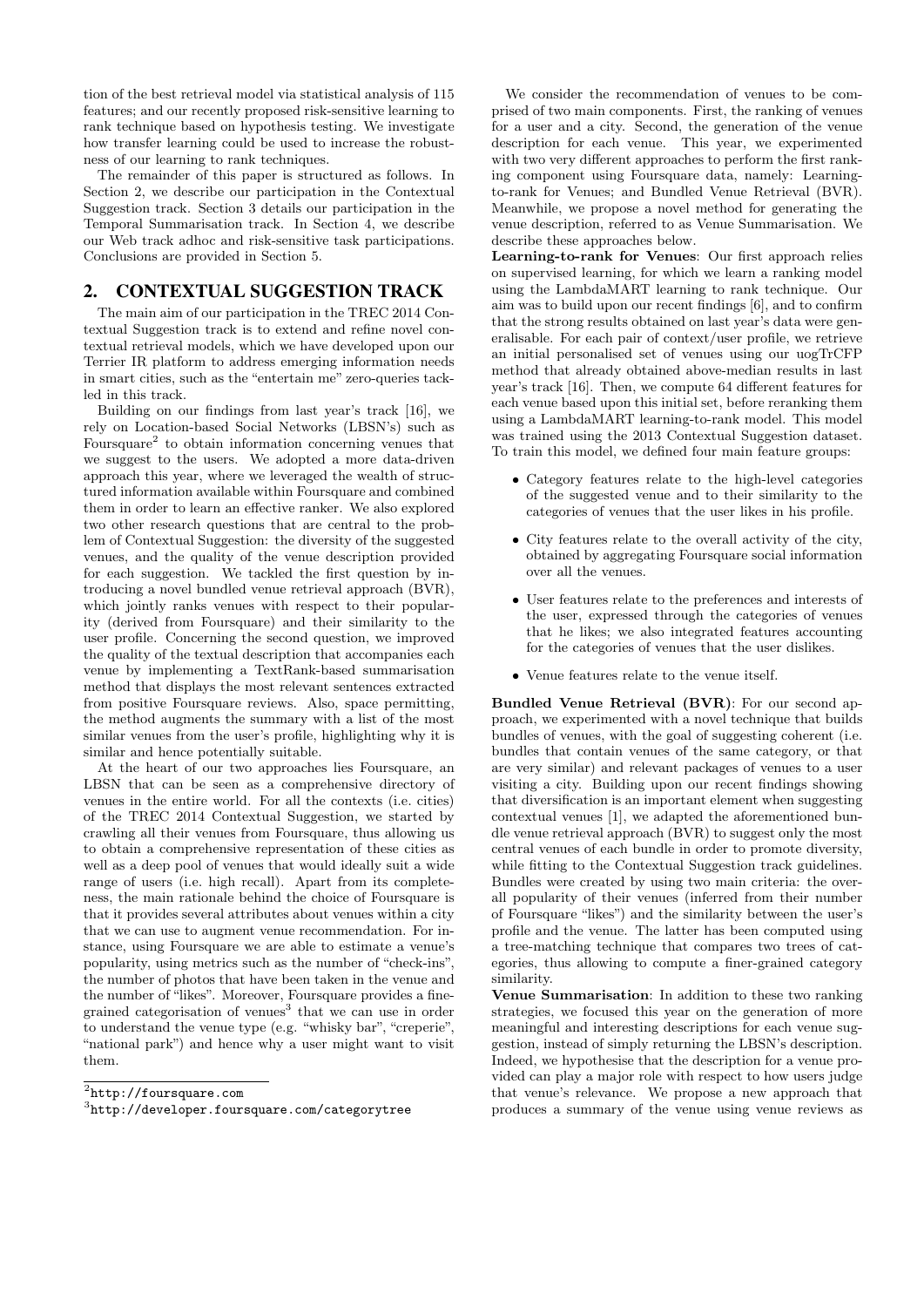|                         | Submitted      | P@5                                        | <b>MRR</b> | <b>TBG</b> |
|-------------------------|----------------|--------------------------------------------|------------|------------|
| TREC Median             |                | 0.3685                                     | 0.5350     | 1.3685     |
| $\mu$ og $\text{TrCFP}$ | $\pmb{\times}$ | 0.0922                                     | 0.2000     | 0.2356     |
| $\mu$ ogTrCsLtr         | V              | 0.3920                                     | 0.5207     | 1.9153     |
| uogTrBunSum             | ✓              | $\mid 0.4863 \mid 0.6653 \mid 2.1388 \mid$ |            |            |

Table 1: Results of our runs in the Contextual Suggestions track. Figures in bold represent the top performances.

follows. For each venue suggestion, we extracted the reviews that have been entered by Foursquare users for that venue. We only kept sentences that expressed a positive opinion according to the SentiStrength tool<sup>4</sup>. We then treated all these positive sentences as a single document and computed their TextRank [22] in order to identify the most central and salient sentences, before iteratively adding the top scoring ones to the description. However, since the guidelines specifically state that the description may be tailored to the user's preferences, we also added at the end of the description (within the 512 characters limit) a list of venues that the user has rated positively in his profile and that were the most similar to the suggested venue.

We devised three different runs to evaluate our approaches described above (uogTrCFP, uogTrCsLtr, and uogTrBun-Sum). Only the last two were submitted:

- uogTrCFP: This run serves as our baseline and was shown to be competitive in last year's track. Venues for each user profile and context pair are ranked using the similarity score between the user profile and the venue. This run also constitutes our initial sample for the uogTrCsLtr run.
- uogTrCsLtr: This run investigates the effectiveness of learning to rank techniques for suggesting venues. It uses a LambdaMART model learned with an ensemble of 64 features that represent both the venue and the preferences of the user [6]. All features are computed using the data that we obtained from Foursquare.
- uogTrBunSum: This run produces coherent and personalised bundles of popular venues, and suggests the most central venue of each bundle to the user, thus ensuring a high diversity in the suggestions. Venue popularity and personalisation are computed using venue information obtained from Foursquare. This run also implements our summarisation approach for generating meaningful descriptions.

Table 1 reports the performance of our two submitted runs and the non-submitted run together with the TREC Median using the official measures. First, we observe that our submitted runs achieve above median performance for all measures. In particular, the uogTrBunSum, which implements our bundle venue retrieval approach along with the summarisation of venues' reviews, achieves the best performance, markedly above the median. While this result suggests that combining a diversified approach with informative descriptions can help to achieve strong performance, we need further investigation to determine which of these two components provides the most added value. Our learning to rank

run (uogTrCsLtr) shows that supervised learing can be very effective for venue recommendation, especially in comparison to the the lower performance achieved by our baseline run (uogTrCFP). However, we hypothesise that this supervised approach may be prone to overfitting, which might explain why it is outperformed by our uogTrBunSum approach.

## 3. TEMPORAL SUMMARISATION TRACK

The aims of our participation in the second year of the Temporal Summarisation track [3] are two-fold. First, to transition from incremental 'rank-then-select' style summarisation approaches that issue updates each hour [16, 17], to approaches can issue updates as soon as new information arrives. Second, to investigate approaches to increase the coverage of the nuggets about an event, beyond those that can be semantically related to the event description. To this end, we develop an new modular real-time filtering framework that incorporates both filtering heuristics and supervised classification models to select sentences to issue as updates. Furthermore, using this framework as a base, we propose novel approaches that leverage sentence proximity to identify additional sentences to issue as updates that are ontopic, but do not share any semantic overlap with the event description, thereby enhancing coverage of the information nuggets about that event.

To perform summarisation, we first define a *basic real*time filtering framework that describes a generic system for performing real-time summarisation. Under this framework, new documents are processed in real-time as they arrive, resulting in the selection of zero or more sentences from each document to issue immediately as updates to the user. Figure 1 illustrates the main components of this framework. In particular, the document is first classified as predominantly relating to the event of interest or not. On-topic documents are passed to the next component to be further processed, while the remaining documents are discarded. This initial filtering step is critical to the efficiency of the framework as a whole, since it is computationally expensive to process a document in depth (since a typical document contains hundreds of sentences), while the document stream for a given event can contain hundreds of thousands of documents. If a document is identified as being on-topic, the sentences within that document are extracted and then classified based upon the following criteria: whether they contain useful information about the event or not; whether they are well written; and whether they contain boilerplate content. Sentences that pass these classification criteria are considered as candidates to issue as updates. Finally, each candidate is compared against those previously issued as updates to avoid reporting redundant information. Those sentences identified as containing novel information are then issued as updates.

We instantiate each of the three main components of the framework as follows:

Sentence Classification: Uses both a series of classification heuristics and a supervised sentence classification model

<sup>4</sup> http://sentistrength.wlv.ac.uk

Document Filtering: Uses a machine learned document classifier trained on the TREC 2013 Temporal Summarisation topics. This classifier uses 43 features representing the similarity of the document to the initial event representation (query) and expanded event representations based upon Freebase and DBPedia.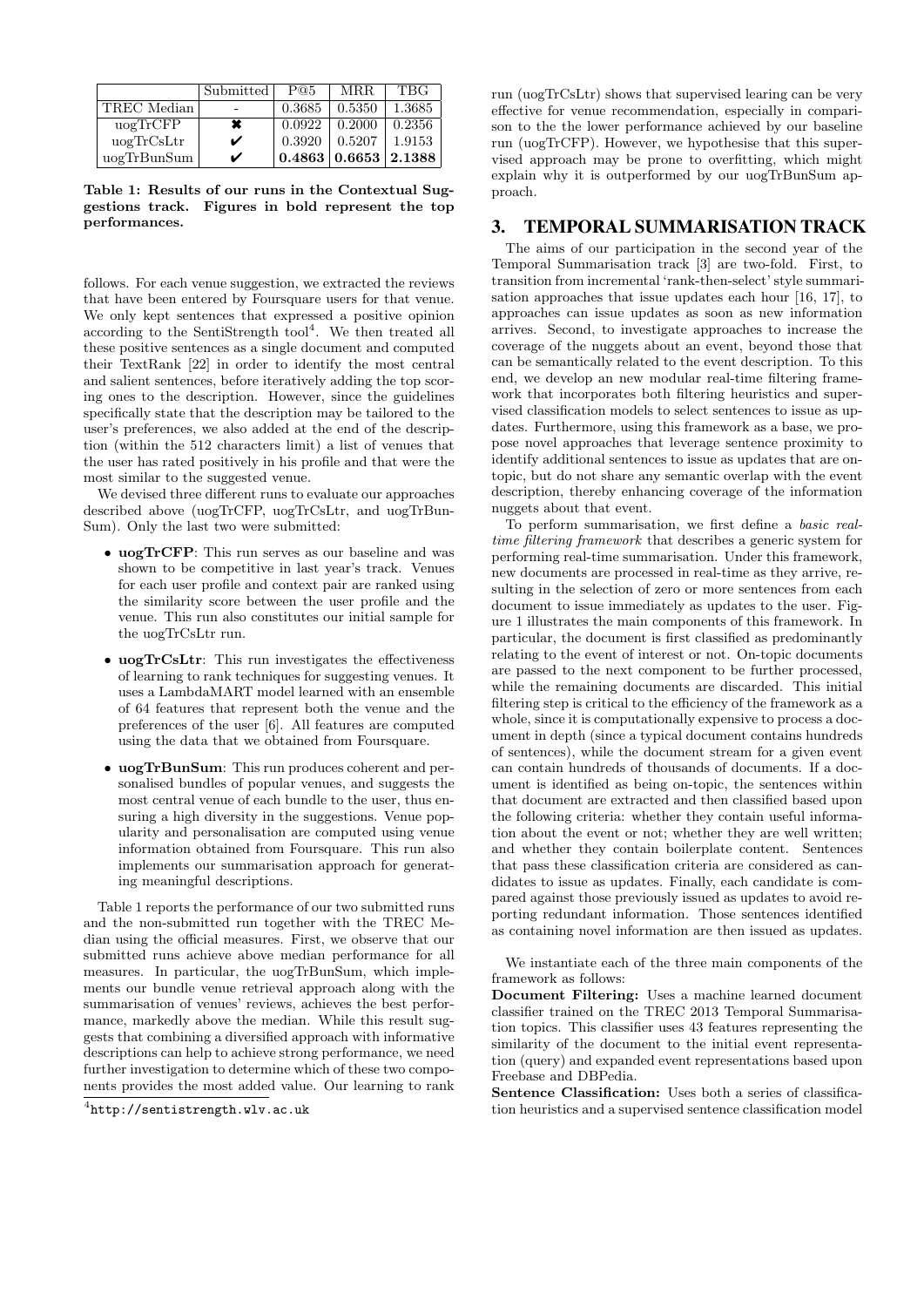| Run                            | Type                                   | Approach | Expected Latency | Latency                  | ELG/LC |
|--------------------------------|----------------------------------------|----------|------------------|--------------------------|--------|
|                                |                                        |          | Gain (ELG)       | Comprehensiveness $(LC)$ | Mean   |
| TREC Average                   | N/A                                    | N/A      | 0.0389           | 0.4840                   | 0.0620 |
| $\mu$ og $\text{Tr}2\text{A}$  | Real-time Filtering                    | BWS(2)   | 0.0571           | 0.5564                   | 0.0986 |
| $\mu$ og $\text{Tr}4\text{A}$  | Real-time Filtering                    | BWS(4)   | 0.0370           | 0.6238                   | 0.0677 |
| $\mu$ og $\text{Tr}4\text{AC}$ | Real-time Filtering $ BWS(4)+SPFS(4) $ |          | 0.0451           | 0.5786                   | 0.0793 |
| uogTr4ARas                     | Rank-and-Select                        | BWS(4)   | 0.0500           | 0.4480                   | 0.0772 |

Table 2: Performance of our submitted runs to the sequential update summarisation task.



Figure 1: Overview of our basic real-time filtering framework.

to select sentences. In particular, sentences are filtered based upon their length (very short or long sentences are removed) and only sentences containing one or more named entities are considered. We then use a supervised classifier trained on a small manually annotated set of sentences extracted from the TREC 2013 Temporal Summarisation topics that aims to find well-written sentences. This classifier uses emergencyrelated term dictionaries, effective summarisation approaches from the literature [14, 15], sentence information mass features (e.g. sentence TF-IDF based on a background Wikipedia corpus) and quality features such as term capitalisation.

Novelty-based Filtering: We use a greedy cosine similarity heuristic to remove sentences that are overly similar to those already selected. Sentences that have a cosine similarity less than a threshold are emitted as updates. The threshold was trained on the TREC 2013 Temporal Summarisation topics.

Using this instantiation of the framework, we can automatically extract updates to issue to a user about a given event in real-time, without the hour's worth of latency introduced by the system we used last year [16]. However, another of the key challenges that we identified from our participation last year was the high degree of vocabulary mismatch that occurs between the event description (query) and the associated information nuggets for that event. For example, for the query 'buenos aires train crash', a highly relevant sentence might be 'The most likely cause was said to be brake failure', which exhibits no semantic overlap with the query. To tackle this issue, we developed two new realtime filtering approaches that leverage the semi-structured nature of news articles when performing sentence selection. In particular, our first approach, referred to as Browsing Window Selection (BWS) uses a variable-size sliding win-

dow within each document to select only sentences nearby those estimated to be relevant. Meanwhile, our second approach, which we refer to as Supervised Proximity-Focused Selection (SPFS), uses a supervised classifier that represents each sentence using a series of topicality, quality, and informativeness features extracted from other sentences in close proximity to it. In this way, we leverage the positional relationship of sentences to find additional relevant sentences that do not exhibit any semantic overlap with the event query.

Using the basic real-time filtering framework in conjunction to our BWS and SPFS approaches, we submitted four runs (uogTr2A, uogTr4A, uogTr4AC and uogTr4ARas). The first three runs aim to test the effectiveness of BWS and SPFS, while the final run enables a comparison between the 'rank-and-select' style approach deployed last year and our new proposed framework.

- uogTr2A: Uses the basic real-time filtering framework with BWS using a window of two sentences for selection.
- uogTr4A: Uses the basic real-time filtering framework with BWS using a window of four sentences for selection.
- uogTr4AC: The uogTr4A run combined with SPFS, where features are extracted from the closest four sentences.
- uogTr4ARas: The uogTr4A run that simulates a 'rank-and-select' configuration with 1 hour worth of latency.

Table 2 reports the performance of our four submitted runs in terms of expected latency gain (ELG) and latency comprehensiveness (LC) and the ELG/LC Mean (the task target metric). From our submitted runs, we observe the following points of interest. First, under all measures, all of our runs outperform the average of the submitted systems, indicating that our proposed summarisation framework is effective. Second, comparing the uogTr2A and the uogTr4A runs that use our BWS approach, we see that using a larger browsing window increases summary comprehensiveness but harms expected latency gain. Third, comparing the uogTr4A run to the uogTr4AC run that incorporates our SPFS approach, we see that SPFS increases the expected latency gain of the updates issued, but at a modest cost to comprehensiveness, resulting in a net gain under the ELG/LC mean. This indicates that our SPFS classifier is able to better identify sentences containing novel content than just using the fixed size browsing window. Finally, comparing the real-time filtering uogTr4A run to the rank-and-select uogTr4ARas run, we see that uogTr4ARas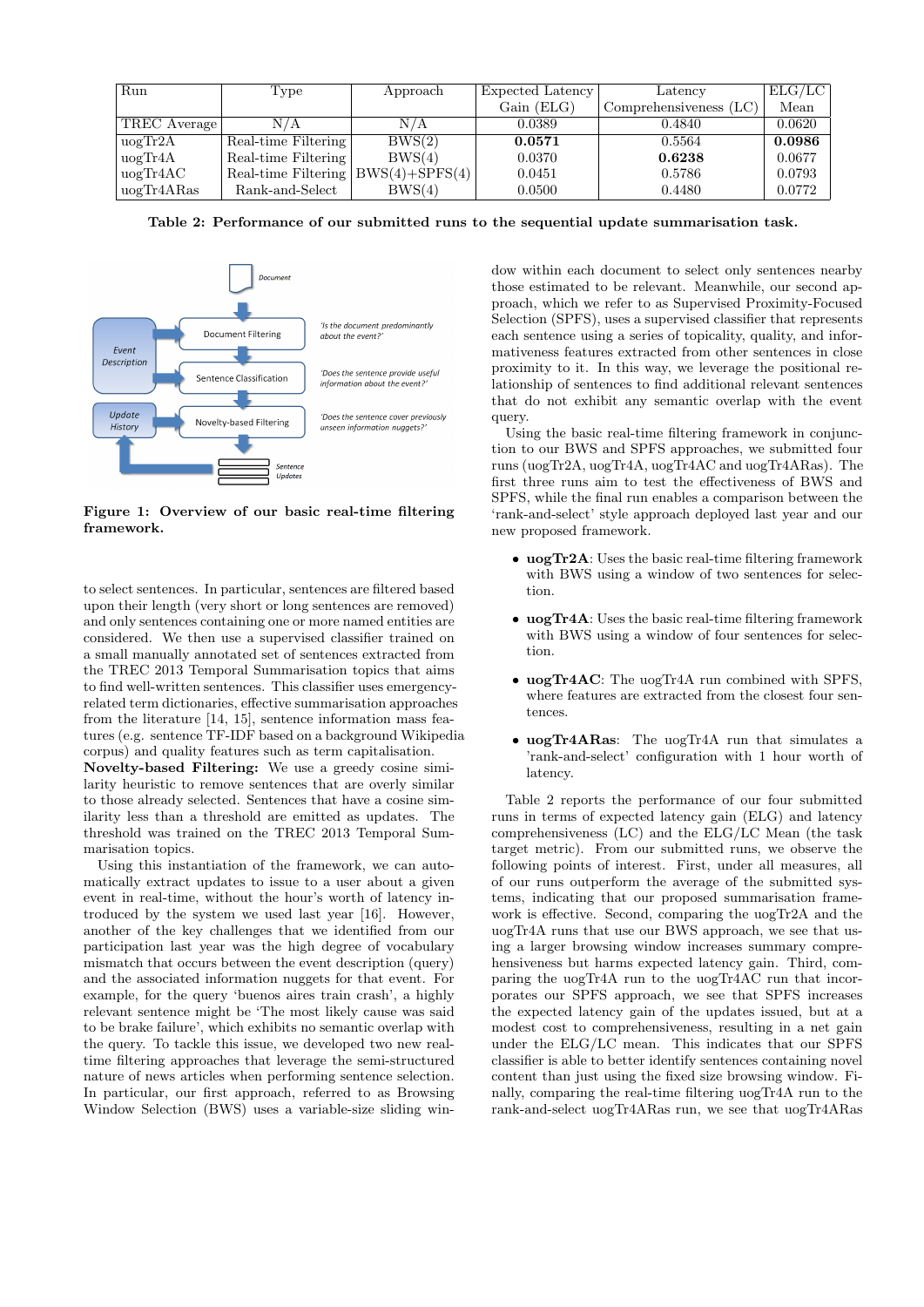outperforms uogTr4A, but exhibits the lowest overall comprehensiveness of any of our submitted runs. Overall, we conclude that the basic real-time filtering framework that we proposed when combined with either our BWS or SPFS approaches can be effective for sequential update summarisation, as highlighted by their enhanced performance in comparison to the TREC average. Furthermore, the high performance achieved by our BWS and SPFS approaches under Comprehensiveness indicate that using sentence proximity within documents can tackle the semantic gap when performing summarisation.

# 4. WEB TRACK

Our participation in the adhoc and risk-sensitive tasks had two overall goals: (1) to evaluate our recently proposed risk-sensitive learning to rank approach that is based on hypothesis testing; and (2) to continue our development of novel selective retrieval techniques that can attain an effective and robust retrieval performance. These aims build upon our existing data-driven learning infrastructure [12] that has proven effective during previous participations on ClueWeb09 [10, 18, 19, 26]. Indeed, our infrastructure encapsulates researching and deploying learning to rank approaches within Terrier using our fat framework [13] for the fast computation of document features. Moreover, as there are not yet many training queries available on ClueWeb12, we investigate using ClueWeb09 training data via transfer learning. Finally, we examine two approaches to minimise risk-sensitivity within a learning environment, based on risksensitive learning to rank [27] and the predictive selection of retrieval models per-query using estimated risk.

For TREC 2014, we indexed only the category A (∼716M English documents) subset of the ClueWeb12 corpus, without stemming or stopwords. At retrieval time, we apply one of several retrieval models (DPH from the Divergence from Randomness framework [2], DFIC from the Divergence from Independence framework [7] or BM25) to identify the sample documents to re-rank using the learned models. Following the recommendations of [13] for ClueWeb09, we select the top 5000 documents for re-ranking using learning to rank, where the weighting model does not consider anchor text. For applying learning to rank, all of our runs use a total of 64 features, as described in Table 3. Note that many different weighting model features are computed, as they can contribute differently to the learned models [13]. We also observe that there is no need to train the hyper-parameters of those weighting models that typically control document length normalisation, as the learning to rank technique will implicitly address any bias towards short or long documents as part of its learning process [13].

The same features are also computed on the ClueWeb09 corpus for queries from TREC 2009-2012, for the purposes of training models from the older corpus. We thereafter deploy two learning to rank techniques, namely AFS [20] – which creates a linear learned model – and also the state-ofthe-art LambdaMART learning to rank technique  $[9, 28]$ ,<sup>5</sup> which creates a learned model based on regression trees.

Next, for the purposes of the risk-sensitive retrieval task, we experimented with two techniques for reducing risk during retrieval, namely (a) our recently proposed Fully-Adaptive Risk-sensitive Optimisation and Semi-Adaptive Risk-sensitive

Optimisation variants of LambdaMART (known as FARO and SARO, respectively) [8], and (b) a novel selection technique that aimed to select the most effective/safe retrieval strategies for a given query. FARO and SARO are based on a new risk-sensitive evaluation measure called  $T_{Risk}$ , and are integrated into the loss function that LambdaMART deploys, to favour learned models that are less risky when compared to a baseline retrieval effectiveness. In particular, SARO concentrates on down-side risk, while FARO considers both downside and upside risk. For more information on our proposed FARO and SARO techniques, we refer the reader to [8].

Next, we investigated how the application of techniques from transfer learning can reduce risk. In particular, we mixed the transfer of learning to rank models obtained from training on the older ClueWeb09 corpus, which are then 'retrained' on ClueWeb12. Finally, through a thorough statistical analysis of 115 features that are calculated for each query, we trained a novel selection technique that aimed to select the most effective/safe retrieval strategies based upon the user query.

We submitted six runs to the adhoc and risk-sensitive retrieval tasks of the Web track, all using the category A ClueWeb12 corpus, and deploying 64 features for the purposes of learning to rank. The submitted runs were selected through a detailed cross-validation study conducted on the TREC 2013 Web track topics. In particular, for the adhoc task, we submitted three runs:

- uogTrIwa: Uses a DFI model and the linear AFS learning to rank technique.
- uogTrDwl: Uses the DFR DPH model and the LambdaAMRT learning to rank technique.
- uogTrDuax: Deploys the xQuAD diversification framework [25], on top of the DFR DPH model and the AFS learning to rank technique.

Meanwhile, for the risk-sensitive task, three runs were submitted, using the two standard runs as baselines, as well as one of our submitted adhoc runs:

- uogTrDwsts Deploys our recently proposed hypothesis testing-based risk-sensitive learning to rank technique as well as leverages transfer learning. This considers the provided standard Terrier run as the baseline during risk-sensitive learning.
- uogTrq1: Deploys a selective approach using different learned models on a per-query basis. The corresponding baseline for this run is uogTrDwl (as submitted to the adhoc task).
- uogTrBwf Uses our risk-sensitive learning to rank technique when building upon the provided Indri standard baseline.

Table 4 summarises the configuration of each of these six submitted runs, as well as several unsubmitted runs that we evaluate for comparison.

Table 5 reports the effectiveness of all six of our submitted Web track runs, as well as various unsubmitted runs, and the four provided standard baselines. Results are reported in terms of NDCG@20 and ERR@20.

 $^{5}$ http://code.google.com/p/jforests/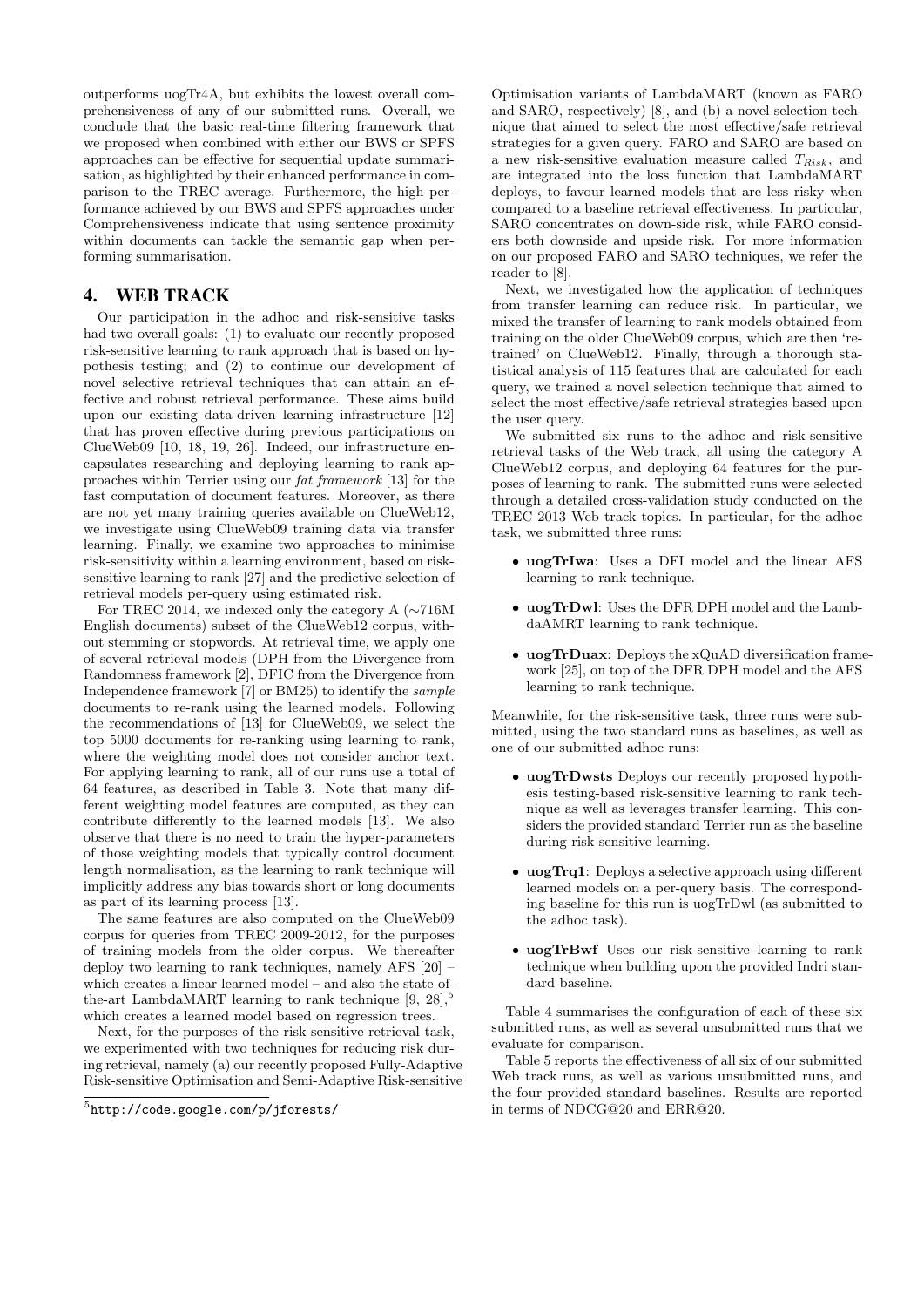| Total                                                                                                                                                        |
|--------------------------------------------------------------------------------------------------------------------------------------------------------------|
|                                                                                                                                                              |
|                                                                                                                                                              |
| 37                                                                                                                                                           |
|                                                                                                                                                              |
| 16<br>URL (e.g. length) link (e.g. PageRank,inlink counts) & content quality (e.g., fraction of stopwords, table text [4], spam classification [5]) features |
| 64                                                                                                                                                           |
|                                                                                                                                                              |

Table 3: Document features used in the Web track, for both ClueWeb09 and ClueWeb12.

| ID               | Submitted | Stemming | Sample      | <b>LTR</b>  | Other               |
|------------------|-----------|----------|-------------|-------------|---------------------|
| Terrier baseline | ×         | Weak     | <b>DPH</b>  |             |                     |
| uogTrDwl         | Adhoc     | Weak     | <b>DPH</b>  | LambdaMART  |                     |
| uogTrIwa         | Adhoc     | Weak     | <b>DFIC</b> | AFS         |                     |
| uogTrDua         | ×         | None     | <b>DPH</b>  | <b>AFS</b>  |                     |
| uogTrDuax        | Adhoc     | None     | <b>DPH</b>  | <b>AFS</b>  | xQuAD               |
| uogTrIua         | ×         | No.      | DFIC        | <b>AFS</b>  |                     |
| uogTrDwsts       | Risk      | Weak     | <b>DPH</b>  | SARO/SARO   | (transfer)          |
| uogTrq1          | Risk      |          |             |             | Selective           |
|                  |           |          |             |             | (uogTrIua/uogTrDwl) |
| uogTrBwf         | Risk      |          | Indri       | <b>FARO</b> | $(\text{transfer})$ |

#### Table 4: Summary of submitted and unsubmitted runs to the adhoc and risk-sensitive tasks of the Web track.

On analysis of Table 5, we observe that all of our runs are markedly above the TREC median. Indeed, in terms of NDCG@20, the uogTrDwl run, which deploys the state-ofthe-art LambdaMART learning to rank technique, was comparably the most effective, attaining 0.3243. For ERR@20, the unsubmitted uogTrIua run was our most effective, closely followed by uogTrDwl.

The xQuAD diversification technique helped to improve all measures (except ERR@20), but particularly benefited the diversity measures, namely  $\alpha$ -NDCG@20 and ERR-IA@20. Indeed, the performance of run uogTrDuax is comparable to our best run uogTrDwl, despite using much simpler learning and less aggressive stemming.

Next, we analyse the runs submitted to the risk-sensitive task. Table 6 reports the  $U_{RISK}$  values for  $\alpha = 0$  and  $\alpha = 5$ based on ERR@20. While each risk-sensitive run (row) uses a different baseline, to permit cross comparison, we evaluate each risk-sensitive run with respect to a different evaluation baseline (column), and provide a mean column to permit an overall conclusion.

On analysis of Table 6, we first note that the runs submitted to the risk-sensitive task are less effective on average than the adhoc runs (see Table 5). Next, we observe that the selective approach used in the uogTrq1 run is overall less risky than the other runs we submitted to the risk-sensitive task (c.f. last column of the table), across all evaluation baselines, since it balances the risk using two different retrieval approaches (namely uogTrIua & uogTrDwl).

Overall, from our submitted runs, we conclude that our deployments of learning to rank and xQuAD diversification have once again been shown to be effective on ClueWeb12. Moreover, our selective approach (as deployed in run uogTrq1) provides real promise for improving the robustness of a retrieval approach. We leave for future work an analysis of FARO and SARO in the context of ClueWeb12, as well as the benefit of transfer learning.

## 5. CONCLUSIONS

In TREC 2014, we participated in the Web adhoc and risk-sensitive tasks, the Contextual Suggestion track "entertain me" task and the Temporal Summarisation sequential update summarisation task, using the Terrier IR platform. In particular, for the Web track, we built upon the data-driven learning infrastructure we released with Terrier 4.0, using our state-of-the-art xQuAD and Fat frameworks. We showed that state-of-the-art learning-to-rank techniques augmented with xQuAD are highly effective under both traditional and diversification metrics. Furthermore, our results for the risk-sensitive task indicate that learning how to automatically predict and select the least risky retrieval strategy shows real promise for improving search robustness. For the Contextual Suggestion track, we proposed a novel bundled venue retrieval approach that aims to diversify venue suggestion and examined how to build more effective venue descriptions using user-reviews, which in combination resulted in a marked increase in venue suggestion performance. Finally, for the Temporal Summarisation track, we proposed a new real-time summarisation framework that aims to find good quality candidate sentences to include in a temporal summary of an event, in a low latency manner. Further, using this framework as a base, we investigated two new approaches to increase the comprehensiveness of event summaries using semi-structured nature of news articles, both of which were shown to be highly effective at finding novel on-topic content relating to a given event.

## Acknowledgments

Dyaa Albakour, Romain Deveaud, Stuart Mackie, Craig Macdonald and Iadh Ounis acknowledge support from the EC cofunded SMART (FP7-287583) project. Richard McCreadie, Craig Macdonald and Iadh Ounis also acknowledge support from the EC co-funded SUPER (FP7-606853) project.

### 6. REFERENCES

- [1] M.-D. Albakour, R. Deveaud, C. Macdonald, and I. Ounis. Diversifying Contextual Suggestions from Location-based Social Networks. In Proc. of IIiX, 2014.
- [2] G. Amati, E. Ambrosi, M. Bianchi, C. Gaibisso, and G. Gambosi. FUB, IASI-CNR and University of Tor Vergata at TREC 2007 Blog track. In Proc. of TREC, 2007.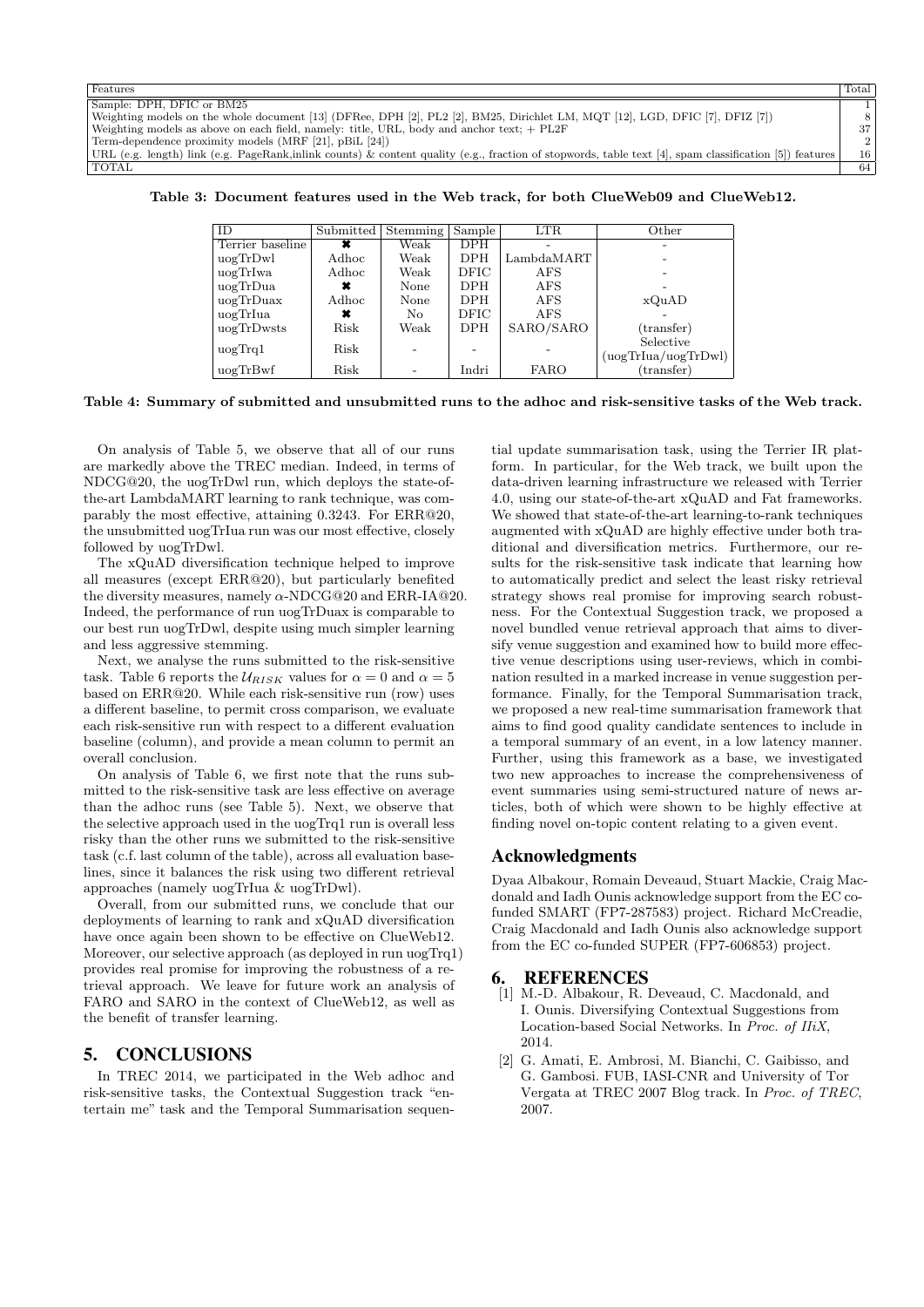| Run              | Submitted Task  | Adhoc Measures |        | Diversity Measures |             |  |
|------------------|-----------------|----------------|--------|--------------------|-------------|--|
|                  |                 | NDCG@20        | ERR@20 | $\alpha$ -NDCG@20  | $ERR-IA@20$ |  |
| TREC median      |                 | 0.2549         | 0.1668 | 0.6592             | 0.5747      |  |
| Indri baseline   |                 | 0.2429         | 0.1530 | 0.5846             | 0.5130      |  |
| Terrier baseline |                 | 0.2560         | 0.1887 | 0.6271             | 0.5423      |  |
| uogTrIwa         | Adhoc           | 0.2928         | 0.1915 | 0.6391             | 0.5387      |  |
| uogTrDwl         | Adhoc           | 0.3243         | 0.1953 | 0.6823             | 0.5945      |  |
| uogTrDua         |                 | 0.2973         | 0.1976 | 0.6382             | 0.5454      |  |
| uogTrDuax        | Adhoc           | 0.3025         | 0.1881 | 0.6763             | 0.5878      |  |
| uogTrIua         |                 | 0.2973         | 0.1976 | 0.6242             | 0.5454      |  |
| uogTrDwsts       | Risk (Terrier)  | 0.2749         | 0.1747 | 0.6298             | 0.5354      |  |
| $u$ og $Trq1$    | Risk (uogTrDwl) | 0.2888         | 0.1863 | 0.6205             | 0.5333      |  |
| uogTrBwf         | Risk (Indri)    | 0.2836         | 0.1876 | 0.6241             | 0.5317      |  |

Table 5: Results of our submitted and unsubmitted runs for the Web track under the normal adhoc measures, namely NDCG@20 and ERR@20, as well as their diversity counterparts,  $\alpha$ -NDCG@20 and ERR-IA@20. For risk-sensitive runs, the corresponding baseline is denoted in parenthesis.

| Run         | Submitted Task $\ $                                                                                                               |  |  |  |  | $\mathcal{U}_{RISK}$ (Terrier) $\parallel \mathcal{U}_{RISK}$ (Indri) $\parallel \mathcal{U}_{RISK}$ (uogTrDwl) $\parallel$ Mean $\mathcal{U}_{RISK}$ |                                                                                                                                                |  |         |
|-------------|-----------------------------------------------------------------------------------------------------------------------------------|--|--|--|--|-------------------------------------------------------------------------------------------------------------------------------------------------------|------------------------------------------------------------------------------------------------------------------------------------------------|--|---------|
|             |                                                                                                                                   |  |  |  |  |                                                                                                                                                       | $\alpha = 0$ $\alpha = 5$ $\alpha = 0$ $\alpha = 5$ $\alpha = 0$ $\alpha = 5$ $\alpha = 5$ $\alpha = 0$ $\alpha = 5$                           |  |         |
| uogTrDwsts  | Risk (Terrier)                                                                                                                    |  |  |  |  |                                                                                                                                                       | $\left  \begin{array}{c c c c c c c} -0.01398 & -0.26885 & 0.02178 & -0.12092 & -0.02059 & -0.27401 & -0.01152 & -0.18095 \end{array} \right $ |  |         |
| uogTrBwf    | Risk (Indri)                                                                                                                      |  |  |  |  |                                                                                                                                                       | $\parallel$ -0.00113   -0.22992    0.03463   -0.13225    -0.00773   -0.26402    -0.00295   -0.16465                                            |  |         |
| $\log$ Trq1 | Risk (uogTrDwl) $\parallel$ -0.00242   -0.22741 $\parallel$ 0.03334   -0.12489 $\parallel$ -0.00902   -0.22614 $\parallel$ 0.0073 |  |  |  |  |                                                                                                                                                       |                                                                                                                                                |  | -0.1170 |

## Table 6:  $U_{RISK}$  ERR@20 results of our submitted runs for the Web track risk-sensitive task. For risksensitive runs, the corresponding baseline for a given is denoted in parenthesis. For each  $U_{RISK}$  column, the corresponding evaluation baseline is also denoted in parenthesis.

- [3] J. Aslam, M. Ekstrand-Abueg, V. Pavlu, F. Diaz, and T. Sakai. Trec 2013 temporal summarization. In Proc. of TREC'13, 2013.
- [4] M. Bendersky, W. B. Croft, and Y. Diao. Quality-biased ranking of web documents. In Proc. of WSDM, 2011.
- [5] G. V. Cormack, M. D. Smucker, and C. L. A. Clarke. Efficient and effective spam filtering and re-ranking for large Web datasets. Inf. Retr., 14(5):441–465, 2011.
- [6] R. Deveaud, M.-D. Albakour, C. Macdonald, and I. Ounis. On the Importance of Venue-Dependent Features for Learning to Rank Contextual Suggestions. In Proc. of CIKM, 2014.
- [7] B. T. Dinçer, I. Kocabas, and B. Karaoglan. Irra at trec 2010: Index term weighting by divergence from independence model. In TREC. National Institute of Standards and Technology (NIST), 2010.
- [8] B. T. Dinçer, C. Macdonald, and I. Ounis. Hypothesis testing for the risk-sensitive evaluation of retrieval systems. In Proceedings of the 37th International ACM SIGIR Conference on Research and Development in Information Retrieval, SIGIR '14, pages 23–32, New York, NY, USA, 2014. ACM.
- [9] Y. Ganjisaffar, R. Caruana, and C. Lopes. Bagging gradient-boosted trees for high precision, low variance ranking models. In Proceedings of the 34th international ACM SIGIR conference on Research and development in Information, SIGIR '11, pages 85–94, New York, NY, USA, 2011. ACM.
- [10] N. Limsopatham, R. McCreadie, M.-D. Albakour, C. Macdonald, R. L. T. Santos, and I. Ounis. University of Glasgow at TREC 2012: Experiments with Terrier in Medical Records, Microblog, and Web Tracks. In Proc. of TREC, 2012.
- [11] C. Macdonald, R. McCreadie, R. L. Santos, and

I. Ounis. From puppy to maturity: Experiences in developing terrier. Proc. of OSIR at SIGIR, pages 60–63, 2012.

- [12] C. Macdonald, R. Santos, and I. Ounis. The whens and hows of learning to rank for web search. Information Retrieval, pages 1–45, 2012. 10.1007/s10791-012-9209-9.
- [13] C. Macdonald, R. L. Santos, I. Ounis, and B. He. About learning models with multiple query-dependent features. ACM Trans. Inf. Syst., 31(3):11:1–11:39, Aug. 2013.
- [14] S. Mackie, R. McCreadie, C. Macdonald, and I. Ounis. Comparing algorithms for microblog summarisation. In Proc. of CLEF'14, 2014.
- [15] S. Mackie, R. McCreadie, C. Macdonald, and I. Ounis. On choosing an effective automatic evaluation metric for microblog summarisation. In Proc. of IIIX'14, 2014.
- [16] R. McCreadie, M.-D. Albakour, S. Mackie, N. Limsopatham, C. Macdonald, I. Ounis, and B. T. Dinçer. University of Glasgow at TREC 2013: Experiments with Terrier in Contextual Suggestion, Temporal Summarisation and Web Tracks. In Proc. of TREC, 2013.
- [17] R. McCreadie, C. Macdonald, and I. Ounis. Incremental update summarization: Adaptive sentence selection based on prevalence and novelty. In Proc. of CIKM'14, 2014.
- [18] R. McCreadie, C. Macdonald, I. Ounis, J. Peng, and R. L. T. Santos. University of Glasgow at TREC 2009: Experiments with Terrier—Blog, Entity, Million Query, Relevance Feedback, and Web tracks. In Proc. of TREC, 2009.
- [19] R. McCreadie, C. Macdonald, R. L. T. Santos, and I. Ounis. University of glasgow at trec 2011: